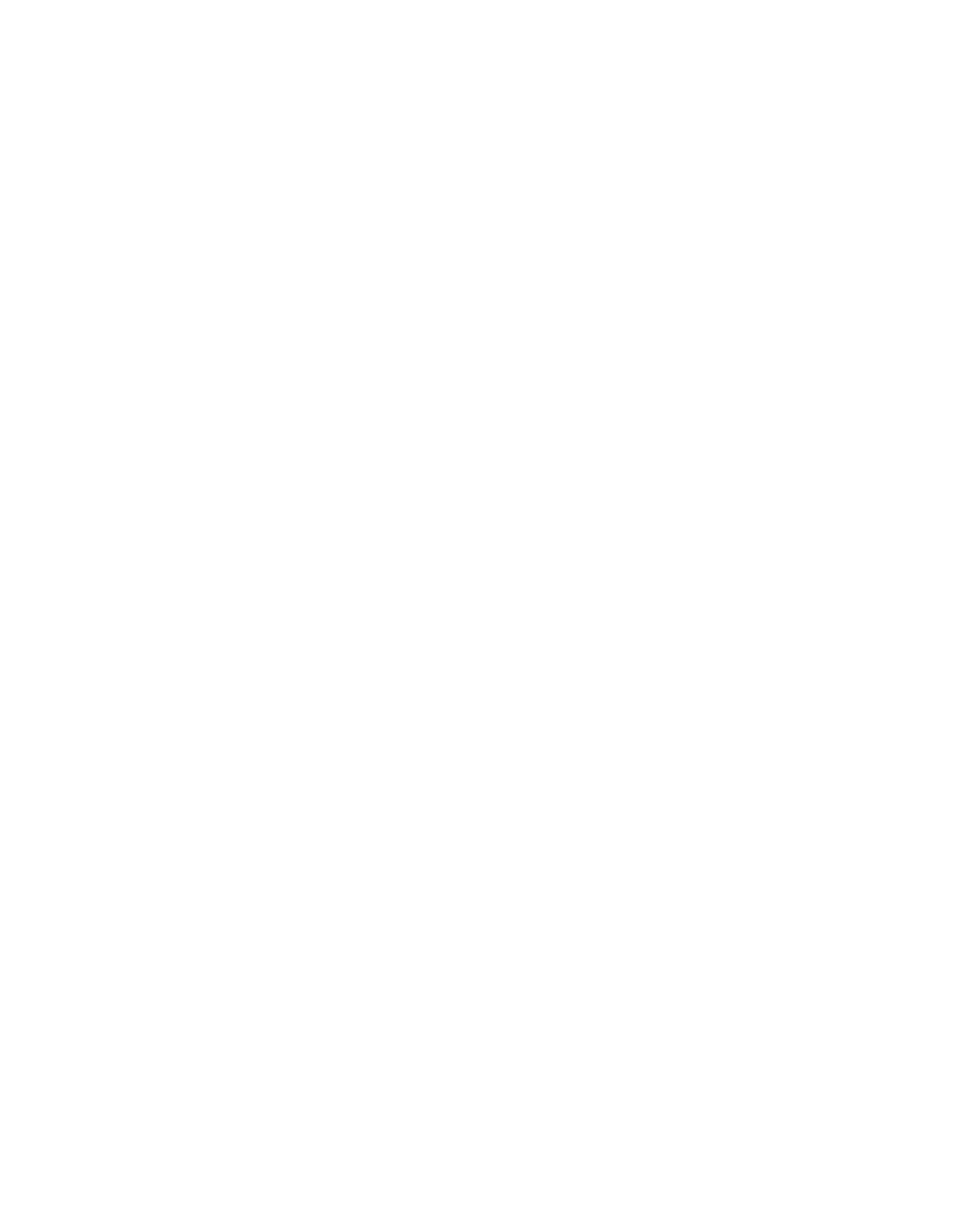### Renew PEI Together

### A Phased Approach to Relaxing COVID-19 Public Health Restrictions

Over the past several weeks, Prince Edward Islanders have experienced the most challenging health, social, and economic circumstances in recent memory. Islanders have met the challenges posed by the global COVID-19 pandemic with determination and resolve. Communities have rallied together to provide for each other, and organizations and partners have adapted to protect and support our most vulnerable. We have all rapidly changed the way we live, learn, work, and play to protect ourselves and fellow Islanders.

### Our efforts are working.

Preventive measures like social and physical distancing, school and early childhood centre closures, health system preparedness, travel controls and ports-of-entry restrictions, self-isolation requirements, ongoing surveillance, and the closure of non-essential services have saved lives. As of today, Prince Edward Island has the lowest number of cases among the ten Canadian provinces, the second-lowest number of cases per-capita, no evidence of community-spread, and no hospitalizations or deaths from COVID-19.

Now we are in a position where we can look to cautiously relax some of the public health restrictions that have been in place these past weeks. Yet, at the same time we must remain vigilant. We will implement this plan in measured phases, and evaluate each step along the way with expanded testing and ongoing monitoring to ensure we do not lose sight of our primary goals, which are to:

- minimize serious illness and mortality, and
- reduce societal disruption in the population.

### **A Phased Approach**

Renewing PEI will require a concerted and cautious effort by all Islanders. The plan will be implemented in four distinct phases, with a progressive lifting of restrictions on individuals, communities, and organizations. Progression through each phase will be gradual and constantly evaluated based on the latest public health information from PEI's Chief Public Health Office. If there are concerns about progressing into a next phase, progress will be slowed, halted, or even reversed to continue to protect the health of Islanders.

Decisions during each phase will be based on evidence and continuous monitoring to ensure that:

- COVID-19 transmission is controlled
- Public Health maintains capacity for testing, rapid case follow-up and contact tracing, with sufficient supports for Islanders required to self-isolate
- The health system has sufficient capacity to manage and treat cases, particularly in acute care and in the provision of personal protective equipment (PPE)
- Risks of an outbreak in vulnerable population settings (for example, long-term care facilities) are minimized
- Preventive measures are implemented in workplaces, schools, institutions, businesses, and gathering places
- The risk of importing COVID-19 into PEI is managed
- Islanders are engaged and empowered with the knowledge of what needs to be done and why, and understand their key role in controlling the transmission of COVID-19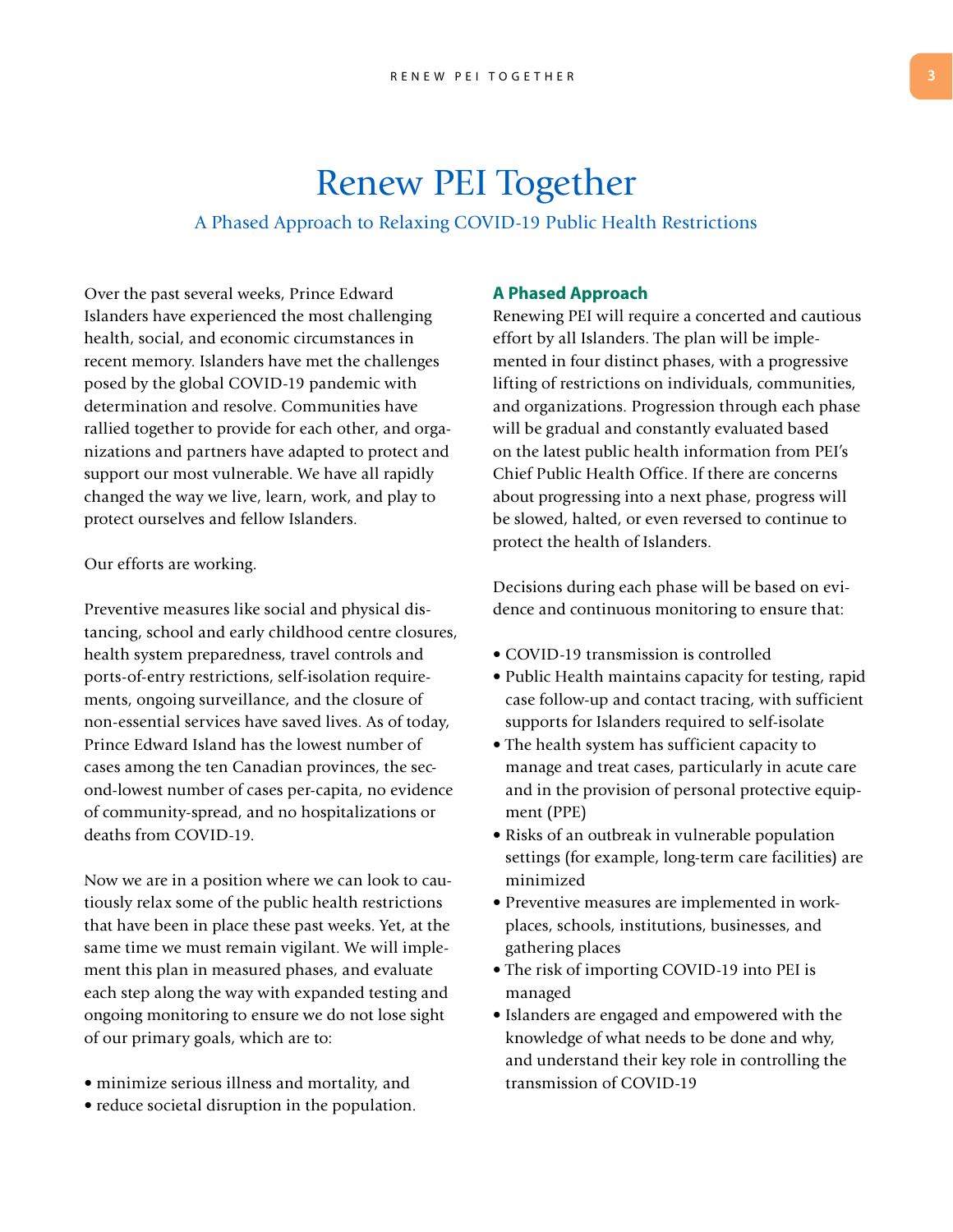For organizations, as we move cautiously yet optimistically forward, it is important to understand that this phased approach does not mean 'business as usual'. All services, businesses, and organizations are going to need to modify their operation in light of COVID-19 and will be required to create operational plans demonstrating how they will reduce risk. This will facilitate continuous monitoring and ensure adequate preventive measures are in place.

For individuals and communities, it is our collective action that will contribute to the success of this plan. Guidance we have become familiar with – physical distancing, good hand hygiene, staying home when ill, enhanced cleaning and disinfection of commonly touched surfaces, and more – will remain in place through each phase of the plan.

Together, we can safely renew PEI.

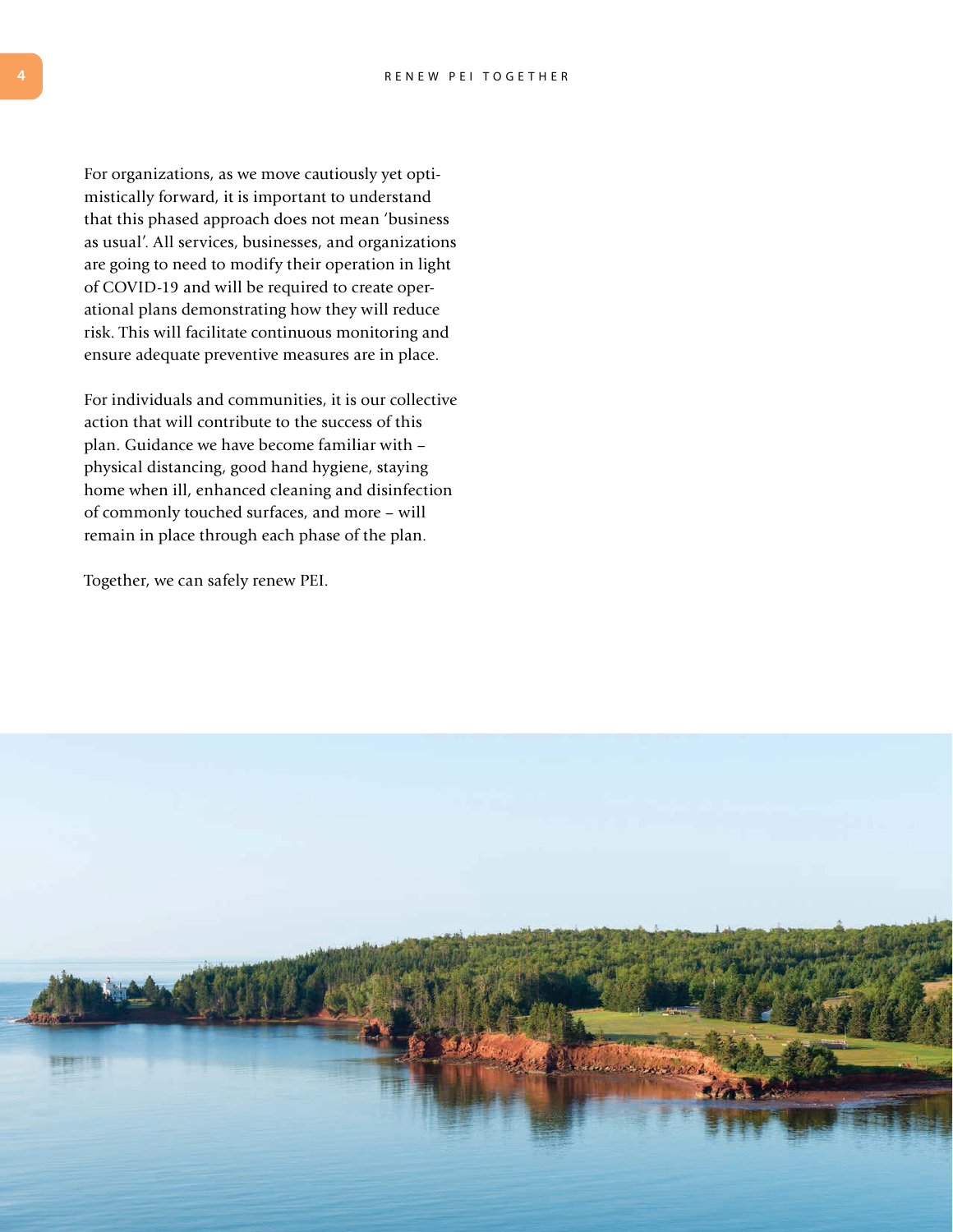#### RENEW PEI TOGETHER **5**

### **Phased Renewal**

The following phases outline a general plan for renewing some activities and services in PEI while we continue to manage the risk related to COVID-19.

COVID-19 is caused by a newly circulating virus and the evidence is still evolving. Our population does not have immunity at this time to the virus. We know that COVID-19 is highly infectious and spread by coughing or sneezing, close personal contact, or by touching something with the virus on it, then touching your mouth, nose or eyes before washing your hands. Preliminary evidence and our knowledge of other respiratory viruses suggests that the potential for COVID-19 transmission is likely to be lower outdoors than it is indoors. The risk of spread increases exponentially with the number of contacts one has.

All plans are subject to change as the situation continues to evolve. Organizations and businesses are not required to re-open at the initiation of the relevant phase and may choose to continue operating virtually or online. Not all organizations and businesses have been identified in the respective phases. Those referenced represent the types of services and activities that fall within that phase. Organizations and businesses that are unsure under which phase they may re-open may seek direction from the Chief Public Health Office.

For the foreseeable future, border screening will continue at points of entry and all persons entering PEI will be required to self-isolate for 14 days. In addition, visiting restrictions will be maintained in facilities with high-risk populations.

Consultation with the Department of Education and Lifelong Learning, the Public Schools Branch and La Commission scolaire de langue française as well as post-secondary institutions will continue to ensure public health measures are in place to protect the health and safety of students and staff.

We will continue working with long-term care homes throughout the phases to determine innovative solutions to allow family and friends to connect with loved ones in long-term care.

Non-governmental organizations (NGOs) play an important role and represent a diverse landscape of services and activities. They should try to find alignment with the appropriate phase and seek guidance if uncertain.

For the most up to date information, please visit: www.princeedwardisland.ca/renewPEI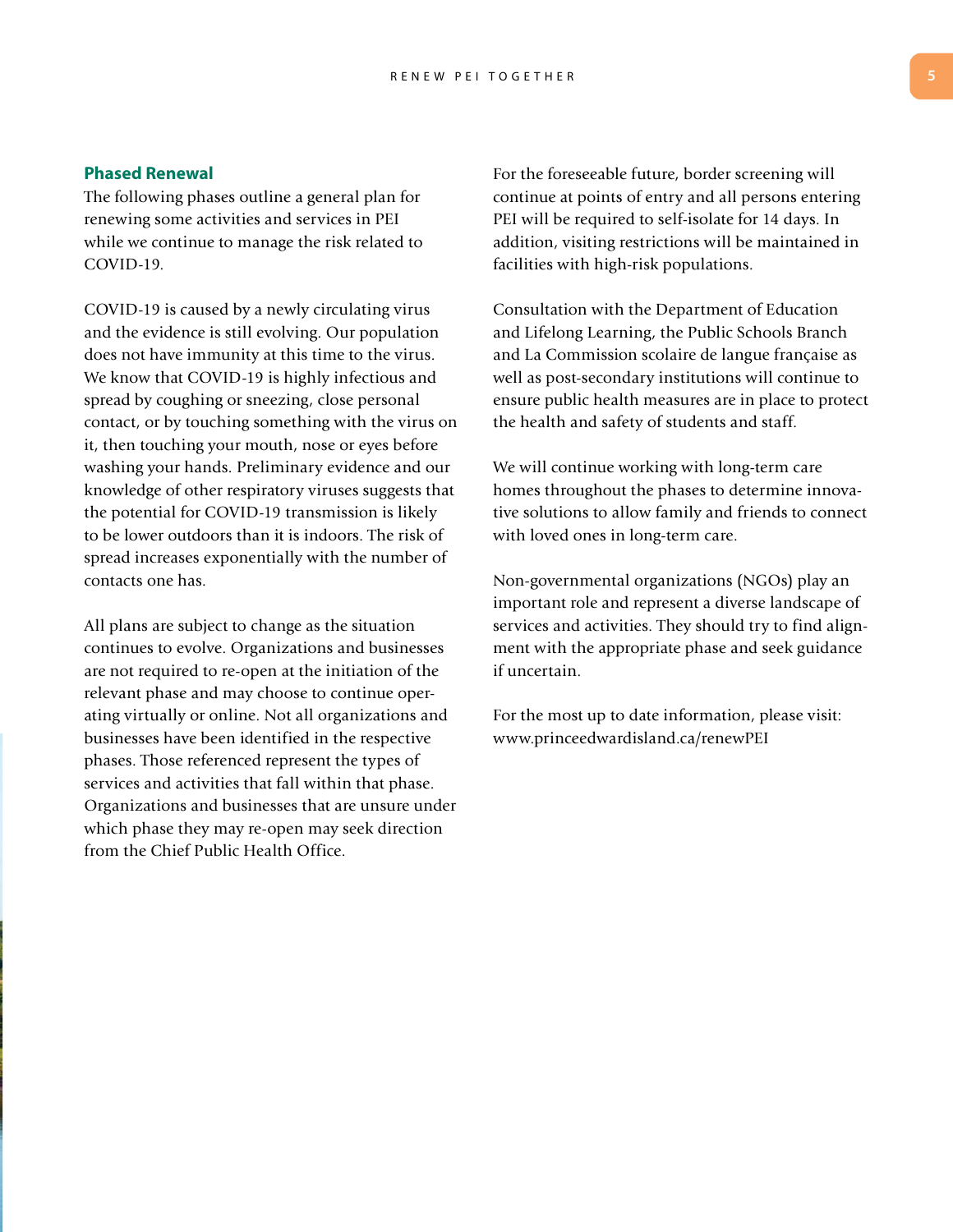### RENEW PEI TOGETHER

|                                         | <b>Current</b>                                                                                                                                        | <b>PHASE 1</b><br>Starting May 1, 2020                                                                          | <b>PHASE 2</b><br>Starting May 22, 2020                                                                                                                                      | <b>PHASE 3</b><br>Potential June 12, 2020                                                                                | <b>PHASE 4</b><br><b>Looking ahead</b>                    |
|-----------------------------------------|-------------------------------------------------------------------------------------------------------------------------------------------------------|-----------------------------------------------------------------------------------------------------------------|------------------------------------------------------------------------------------------------------------------------------------------------------------------------------|--------------------------------------------------------------------------------------------------------------------------|-----------------------------------------------------------|
| Border screening<br>and self-isolation  | Traveler screening in<br>place at points of entry<br>to PEI and self-isolation<br>requirements                                                        | Traveler screening in<br>place at points of entry<br>to PEI and self-isolation<br>requirements                  | Traveler screening in<br>place at points of entry<br>to PEI and self-isolation<br>requirements                                                                               | Traveler screening in<br>place at points of entry<br>to PEI and self-isolation<br>requirements                           | Further relaxation of<br>measures as situation<br>permits |
| Gatherings                              | Stay home as much<br>as possible and only<br>essential interactions                                                                                   | Limited outdoor<br>gatherings of no more<br>than 5 individuals<br>involving people from<br>different households | Limited indoor gather-<br>ings of no more than 5<br>individuals and outdoor<br>gatherings of no more<br>than 10 individuals<br>involving people from<br>different households | Potential: Gatherings of<br>no more than 15 people<br>indoor and 20 people<br>outdoor; including<br>religious gatherings |                                                           |
| Recreation                              | Interaction between<br>members of a household<br>only                                                                                                 | Non-contact outdoor<br>recreational activities                                                                  | Non-contact indoor<br>recreational activities                                                                                                                                | Potential: Organized<br>recreational activities,<br>recreational facilities and<br>services, public spaces               |                                                           |
| <b>Business and</b><br>NGO <sub>S</sub> | Focus on essential<br>services serving the<br>public; non-essential<br>services able to operate<br>by phone, virtual services,<br>delivery or pick-up | Select outdoor and<br>construction services                                                                     | Retail businesses and<br>select indoor services                                                                                                                              | Potential: Additional<br>personal services,<br>in-room dining, and<br>accommodations for PEI<br>residents only           |                                                           |
| Child care<br>services                  | Child care for essential<br>service workers                                                                                                           | Child care for essential<br>service workers                                                                     | Unlicensed and licensed<br>child care centres                                                                                                                                | Unlicensed and licensed<br>child care centres                                                                            |                                                           |
| lealth care                             | Essential services only                                                                                                                               | Priority non-urgent health<br>care services                                                                     | Additional non-urgent<br>health care services                                                                                                                                | Continued transition to<br>increased non-urgent<br>health services                                                       |                                                           |
| <b>Public services</b>                  | Essential services only                                                                                                                               | Priority public services                                                                                        | Additional public services                                                                                                                                                   | Further public services                                                                                                  |                                                           |
| Education                               | Home-based learning<br>options                                                                                                                        | Home-based learning<br>options, with some<br>limited activities                                                 | Home-based learning<br>options, with some<br>limited activities                                                                                                              | Home-based learning<br>options, with some<br>limited activities                                                          |                                                           |
| Long-term<br>care                       | Visitor restrictions in<br>place                                                                                                                      | Visitor restrictions in<br>place                                                                                | Visitor restrictions in<br>place                                                                                                                                             | Visitor restrictions in<br>place                                                                                         |                                                           |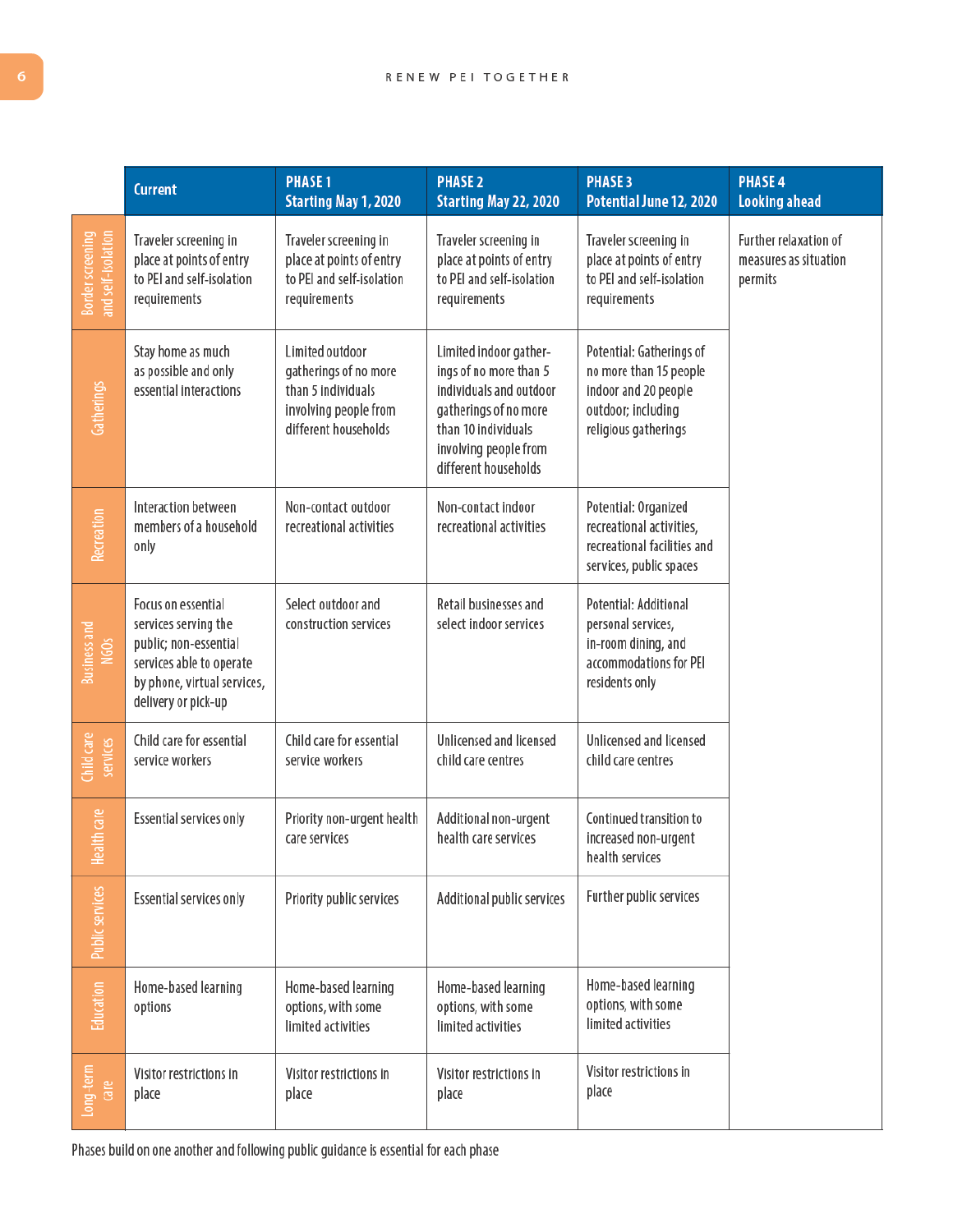### Public guidance for all phases

- Stay informed, be prepared and follow public health advice
- Maintain physical distancing of 2 m (6 ft) with individuals who are not part of one's household
- Adhere to mass gathering limits (see Phases)
- Stay home when ill and call 811 promptly if experiencing symptoms of COVID-19
- . Wash your hands often with soap and water for at least 20 seconds; if not available, use a hand sanitizer that contains 60% - 80% alcohol
- · Don't touch your face with unwashed hands
- Cough or sneeze into a tissue or your sleeve, and wash your hands directly after
- Ensure enhanced cleaning and disinfection of commonly touched surfaces
- With employer's support, continue working from home and encourage others to do the same
- Continue to use online, home delivery, and curbside pick-up shopping options where available
- Co-workers and neighbours can carpool or share drives if physical distancing is maintained
- . Vulnerable individuals should exercise caution and minimize high-risk exposures
- Avoid interaction with immune-compromised and vulnerable populations
- Limit personal non-essential travel
- Consider wearing non-medical masks in certain situations e.g. public transit
- Keep a log of interactions to self-monitor and to facilitate contact tracing should a case be detected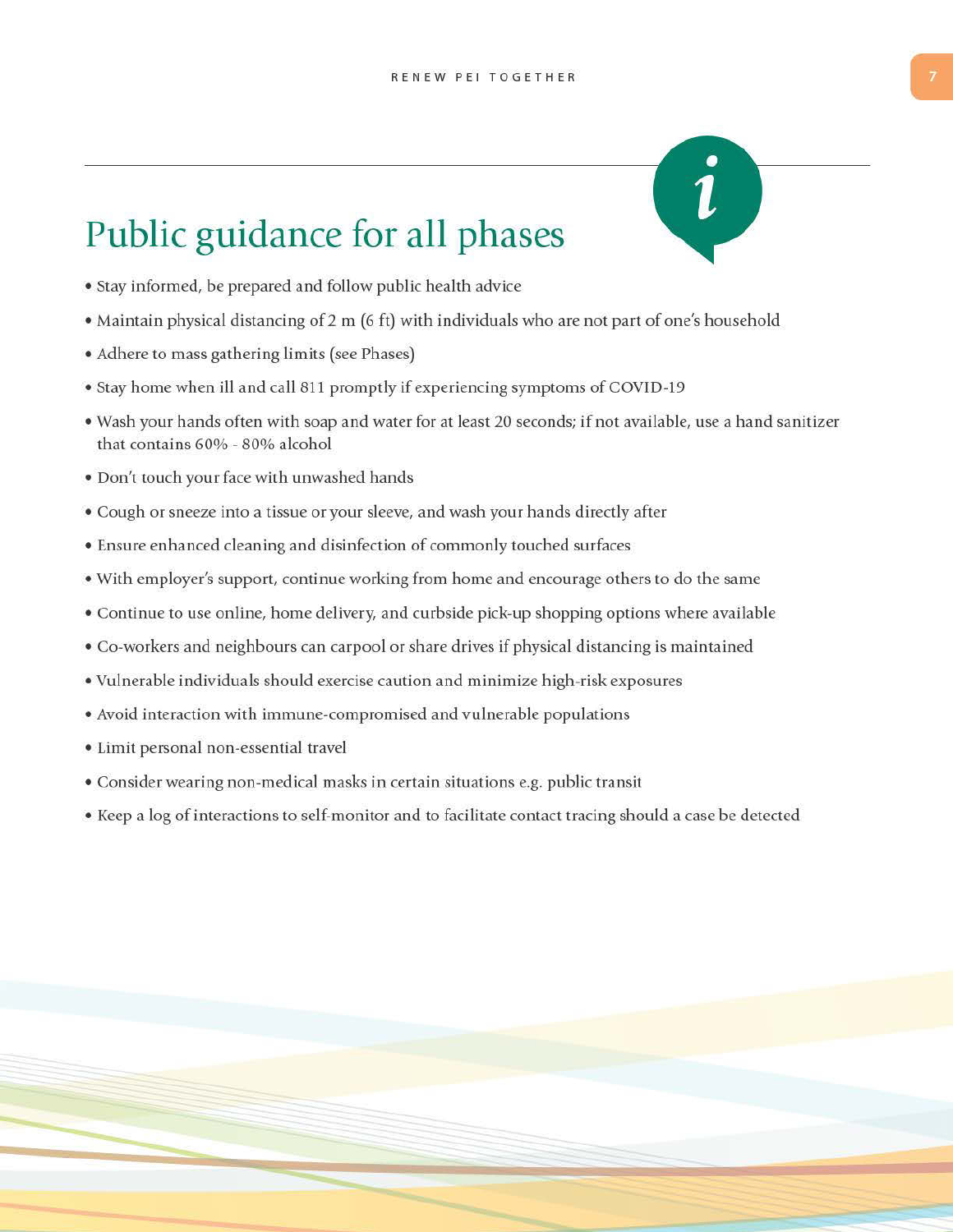## **PHASE 1**

Starting May 1, 2020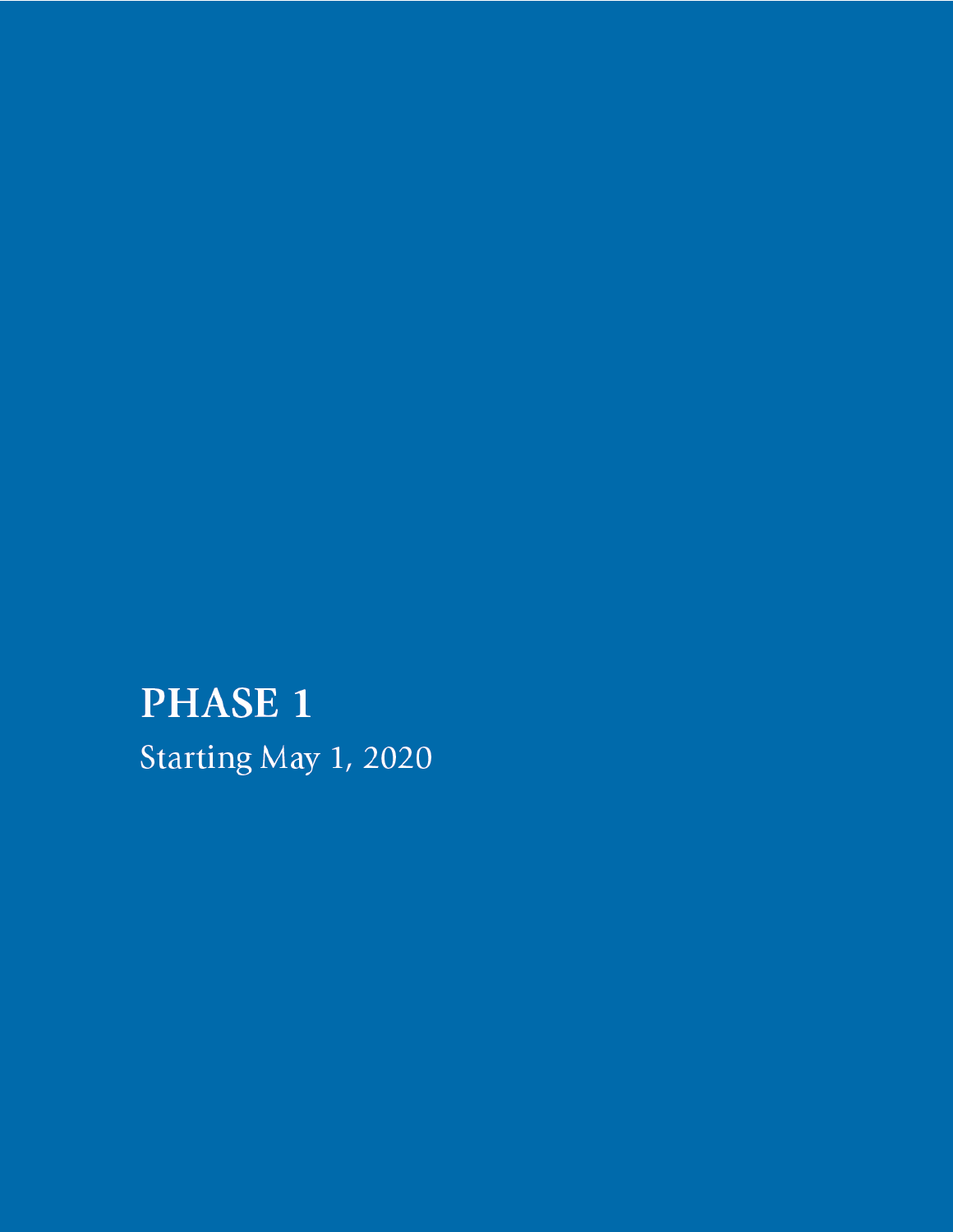**Re-introducing limited outdoor gatherings and non-contact outdoor recreational activities of no more than five individuals involving people from different households, while maintaining physical distance (e.g. deck and driveway visits, walks)** 

- Allow recreational activities including, for example:
	- Walking, hiking, cycling and motorcycling
	- Golf courses, driving ranges and shooting ranges
	- Current PEI residents going to their own seasonal properties on PEI
	- Recreational fishing, including inland and tidal water fisheries and all recreational shellfish
	- Marinas and yacht clubs
- Do not share food, plates or cutlery
- Do not share equipment among people from different households for recreational purposes

### **Re-opening select outdoor and construction services**

- Services that will now be able to serve the public include, for example:
	- Landscaping, outdoor construction (e.g. decks, roofing, fencing), new construction including roads, and indoor projects as per physical distancing guidelines, watershed clean-up and stream maintenance, pool maintenance and construction, outdoor photography, etc.

### **Child care services**

• Child care for essential service workers

### **Priority non-urgent health care services**

- A phased approach of both a) certain elective surgeries and b) other priority services (e.g. cardiac supports, cancer screening, immunizations) identified and assessed as able to mitigate long term significant health impacts while maintaining capacity to treat COVID-19 patients
- Select health service providers, including, for example:
	- Physiotherapists, optometrists, opticians, chiropractors, foot care providers, occupational therapy, naturopaths
- Health care delivery to continue virtually where possible and feasible
- Personal protective equipment as recommended by point of care risk assessment and/or as recommended depending on your practice/location

### **Public services**

• Priority public services

#### **Education**

• Home-based learning options, with some limited activities

#### **Long-term care**

• Visitor restrictions in place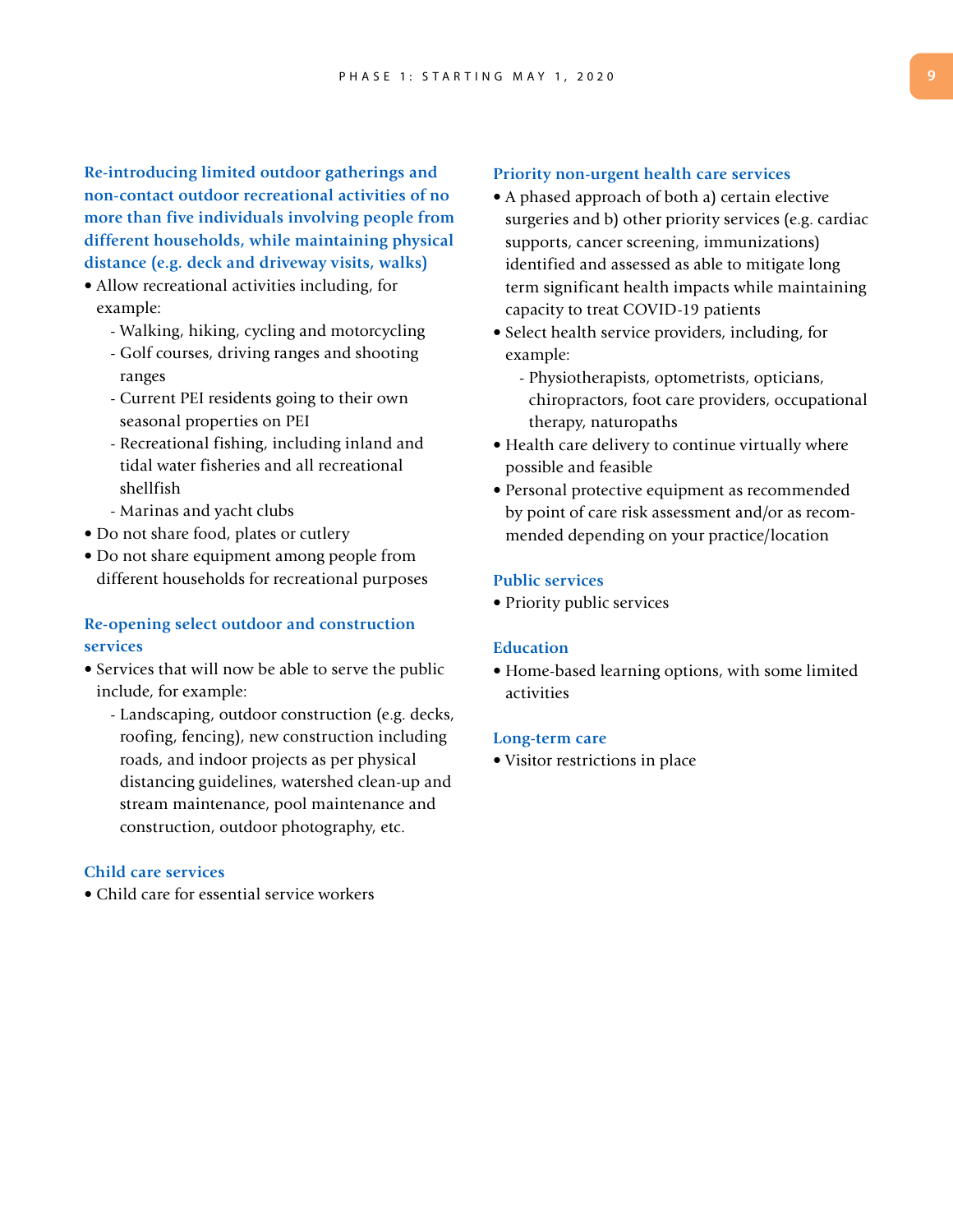### **PHASE 2**

Starting May 22, 2020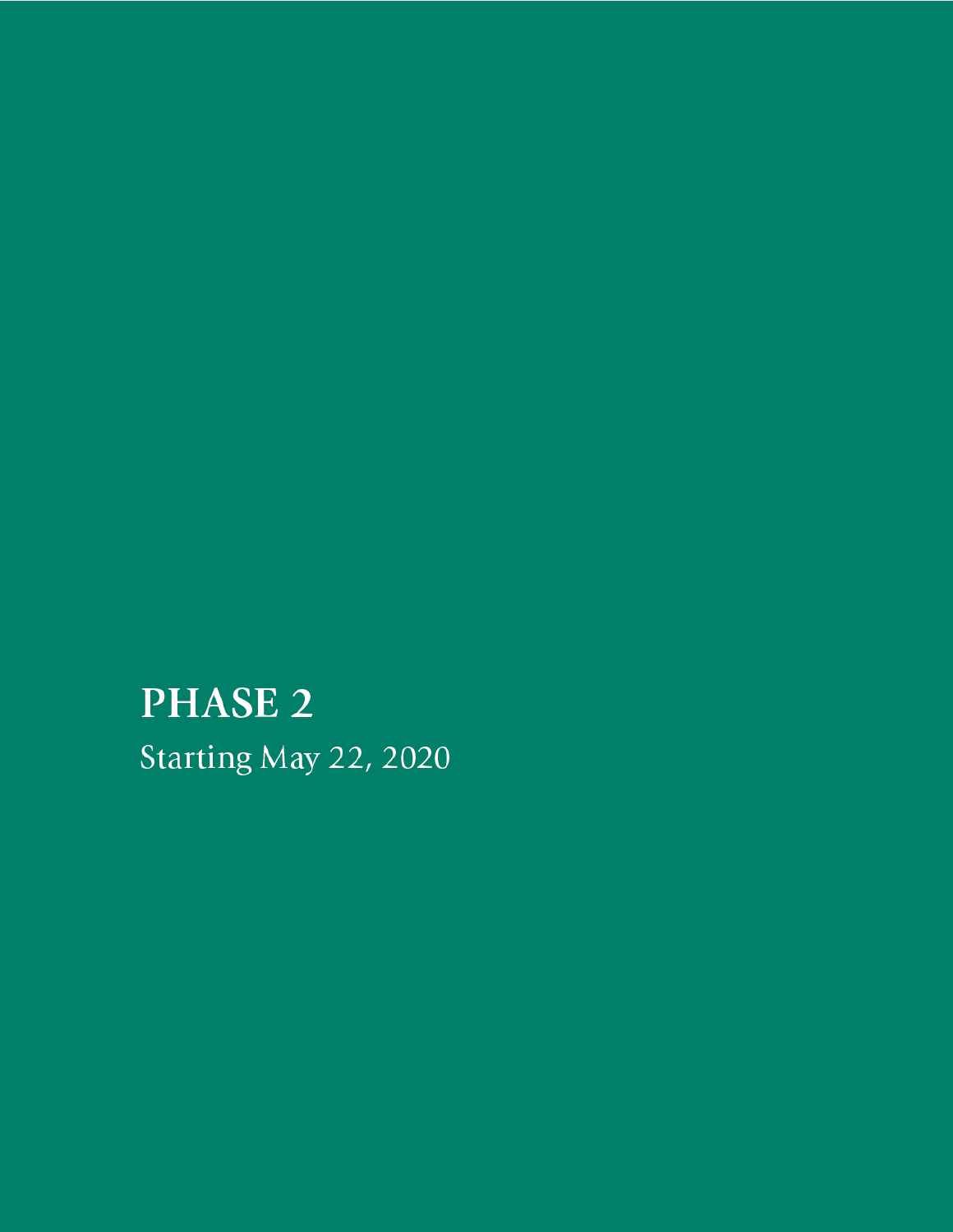**Re-introducing limited indoor gatherings of no more than five individuals and outdoor gatherings of no more than 10 individuals involving people from different households, as well as non-contact indoor recreational activities, while maintaining physical distance**

- Re-introducing indoor gatherings, for example: - Watching a movie, socializing
- If sharing food, no buffet style serving and no sharing of utensils
- Do not share equipment among people from different households for recreational purposes

### **Re-opening retail businesses and select indoor services**

- Allow additional businesses to serve the public including:
	- Retail outlets, greenhouses and nurseries
	- All remaining construction, maintenance and repair services, cleaning and restoration services, extermination and pest control, car washes and bottle depots
	- Select personal services: hairdressers/barbers, pet grooming
- Businesses open to the public must take every reasonable step to minimize interaction of individuals within 2 metres
- No trying on clothing in stores

### **Re-opening unlicensed and licensed child care**

• Allow all unlicensed child care providers and licensed child care centres to operate under the guidance set by the Chief Public Health Office

### **Re-opening additional non-urgent health care services**

- Continued phased approach of both a) certain elective surgeries and b) other priority services identified and assessed as able to mitigate long term significant health impacts while maintaining capacity to treat COVID-19 patients
- Health care delivery to continue virtually where possible and feasible
- Additional health service providers: registered massage therapists, acupuncturists, and acupressurists
- Emergency dental care services to be done in the office
- Personal protective equipment as recommended by point of care risk assessment and/or as recommended depending on your practice/location

### **Public services**

• Additional public services

### **Education**

• Home-based learning options, with some limited activities

#### **Long-term care**

• Visitor restrictions in place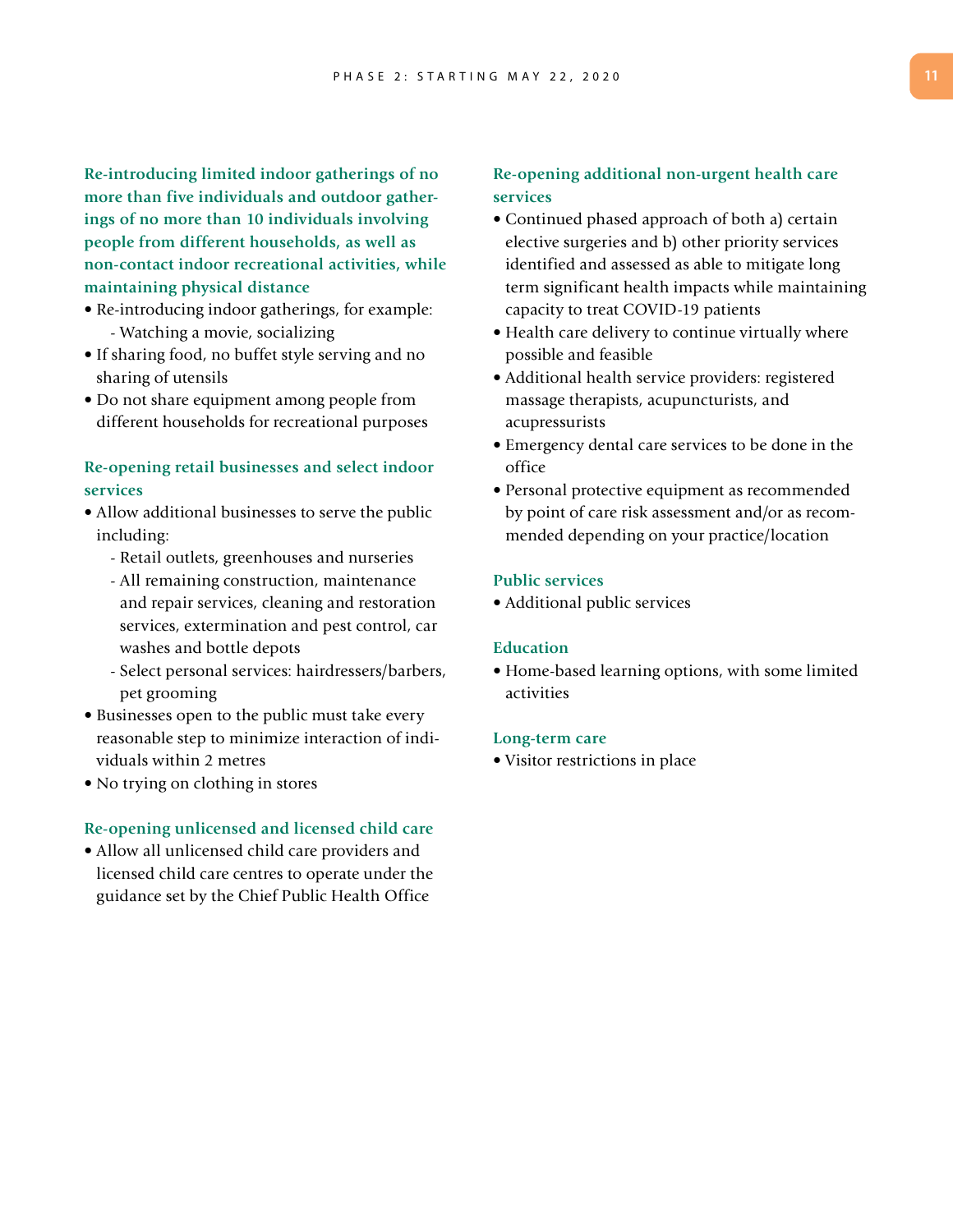### PHASE 3

Potential June 12, 2020 start date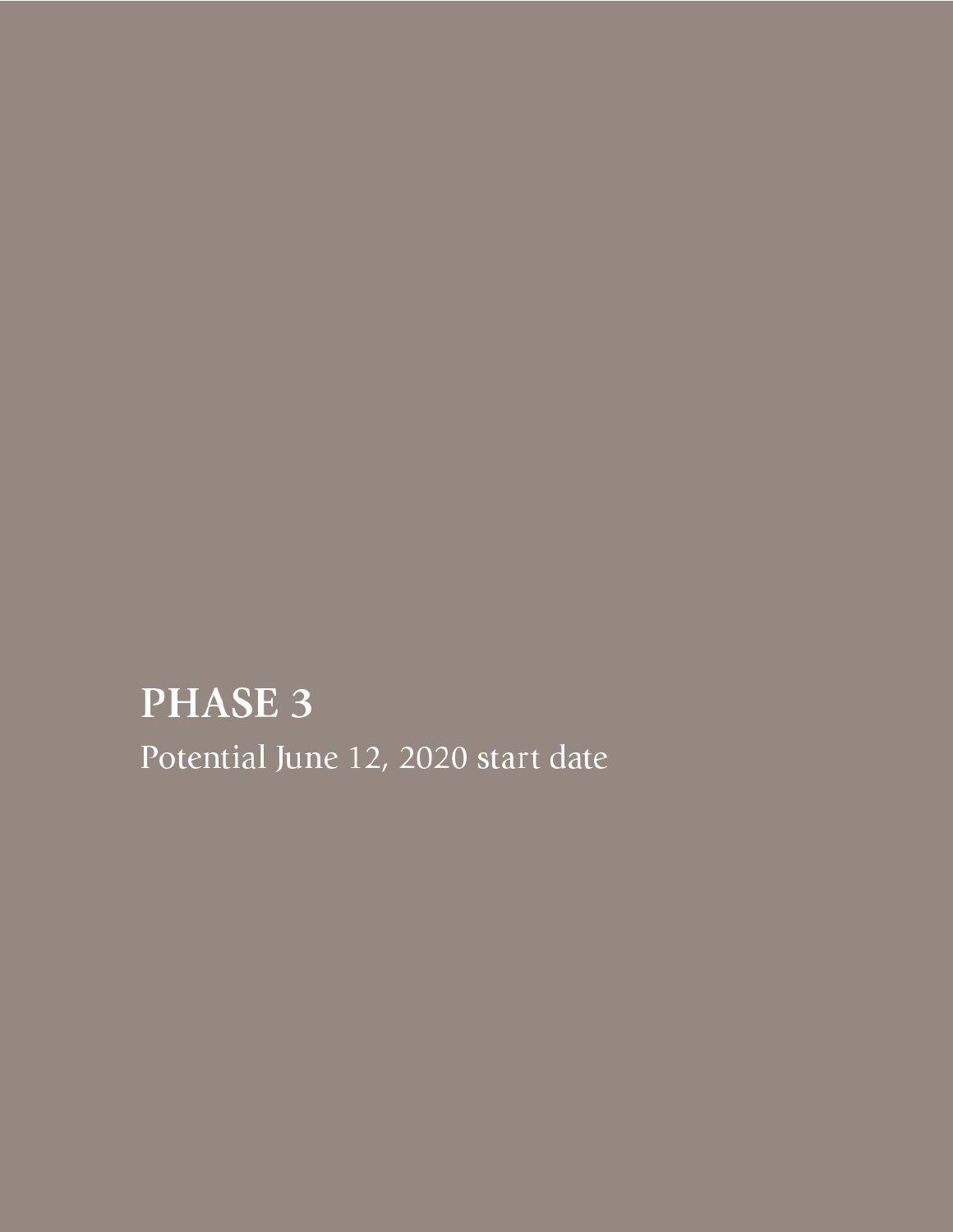**Potentially re-introducing gatherings of no more than 15 people indoor, and 20 people outdoor (e.g. religious gatherings, large families having visitors, playing frisbee in the park)**

- Still maintaining physical distancing with individuals who are not part of one's household
- Sharing of equipment among individuals from different households permitted when necessary and with precautions (e.g. soccer ball, library book, trying on clothes)

**Potentially re-introducing organized recreational activities, recreational facilities and services, and public spaces while following physical distancing and mass gathering guidance**

- Organized recreational activities permitted to be re-introduced may include:
	- Soccer, baseball, football, tennis, and day camps
- Recreational facilities allowed to re-open may include:
	- Swimming pools, hot tubs and outdoor spas, arenas, wellness recreational centres, bowling alleys, gyms and fitness facilities, yoga and pilates studios
- Public spaces permitted to re-open may include:
	- Art galleries, libraries, youth centres, and community centres

**Potentially re-opening additional personal services, in-room dining, and accommodations for PEI residents only** 

- Personal services permitted to re-open may include:
	- Nail and other salons, spas, tattoo and piercing studios
- In-room dining at food premises may recommence, provided:
	- No recreational spaces can be open (e.g. pool tables, dance floor, VLTs)
	- No buffet style serving and no sharing of utensils
	- Only members of a household can dine together
	- Occupancy guidelines will be forthcoming following consultation with industry
- Allow campgrounds, hospitality homes, inns, and bed and breakfasts to re-open for PEI residents only

### **Child care services**

• Unlicensed and licensed child care centres

### **Health care**

- Continued transition to increased non-urgent health services
- Urgent dental care services to be done in the office

### **Public services**

• Further public services

### **Education**

• Home-based learning options, with some limited activities

### **Long-term care**

• Visitor restrictions in place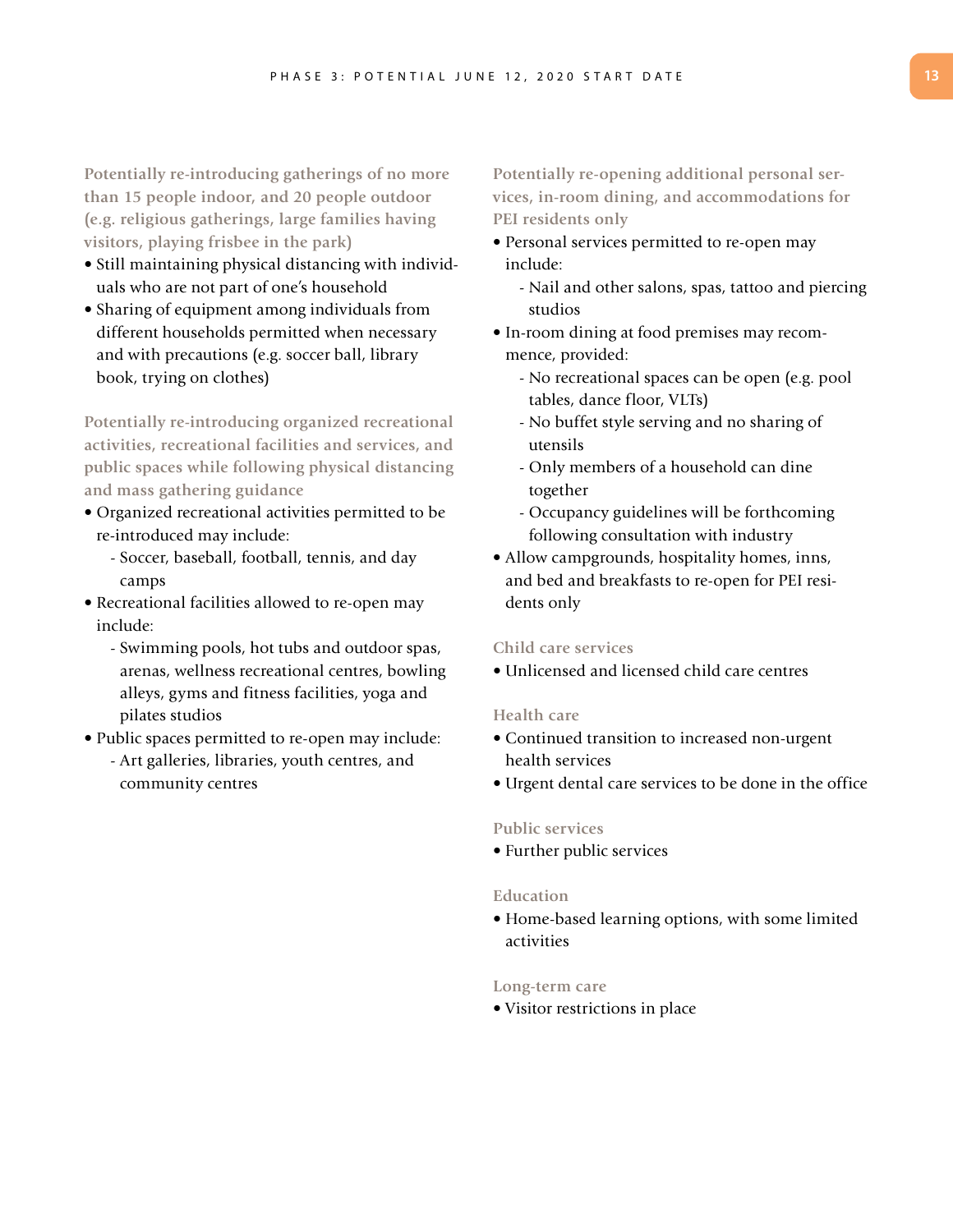### PHASE 4 Looking ahead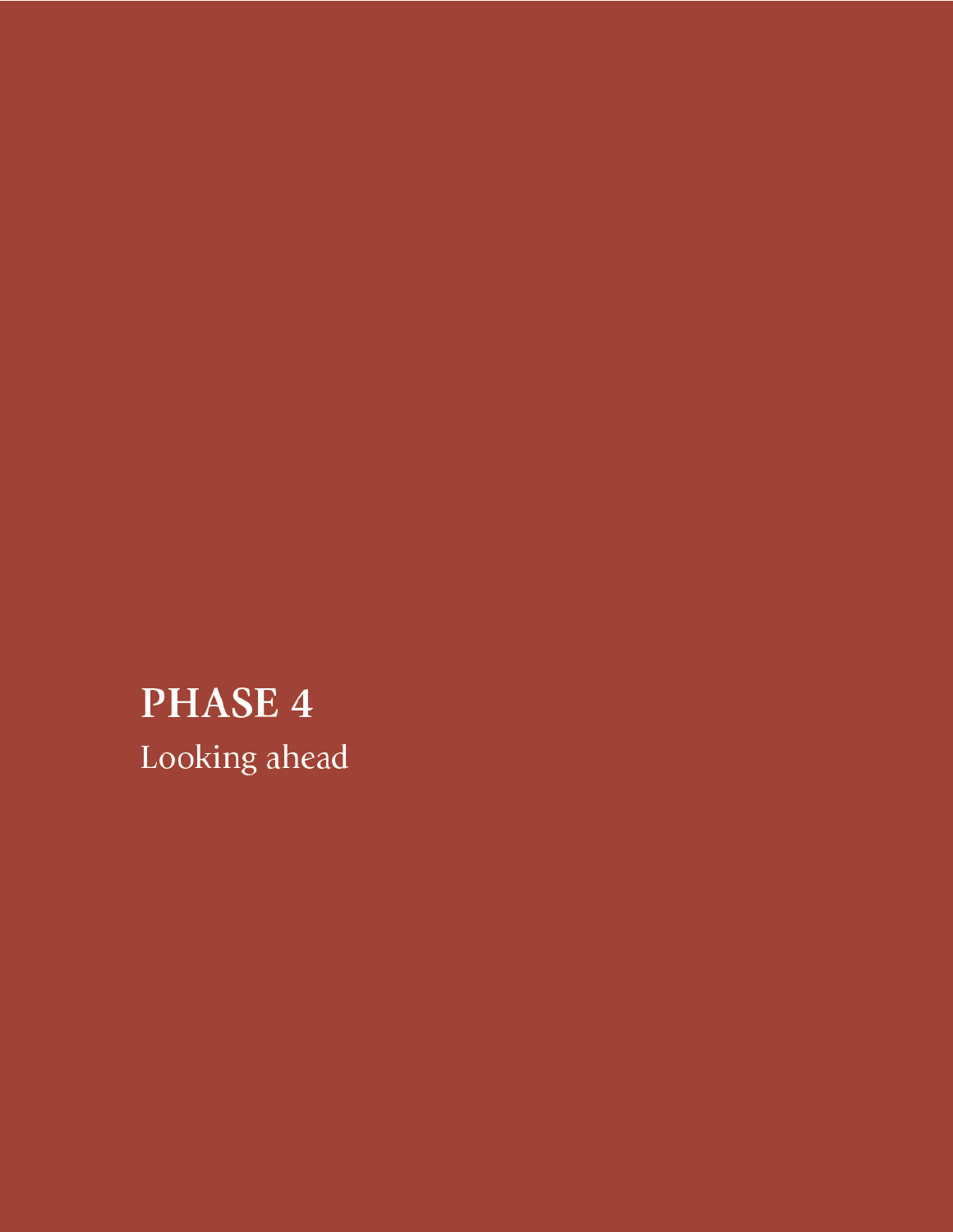The global COVID-19 pandemic has changed how we live, learn, work, and play. These changes may be with us for some time as we learn to live with COVID-19. Though it's difficult to predict what lies ahead, we know that it's likely that Phase 4 and beyond will be a new way of life, a new "normal".

Eventually we will be able to spend time with our family members in long-term care and others at greatest risk of severe illness, to have large gatherings of friends and family, to enjoy festivals and events, and to connect with those from other provinces and countries.

At this point in time, we do not know exactly what this will look like or when we will get there. But in the interim, we will continue to seek innovative solutions to help us adapt and live with COVID-19.

There is hope. Prince Edward Island is resilient and full of caring, intelligent and hard-working people. Together, we will cautiously and deliberately take these first few steps in response to the global pandemic: Renew PEI.